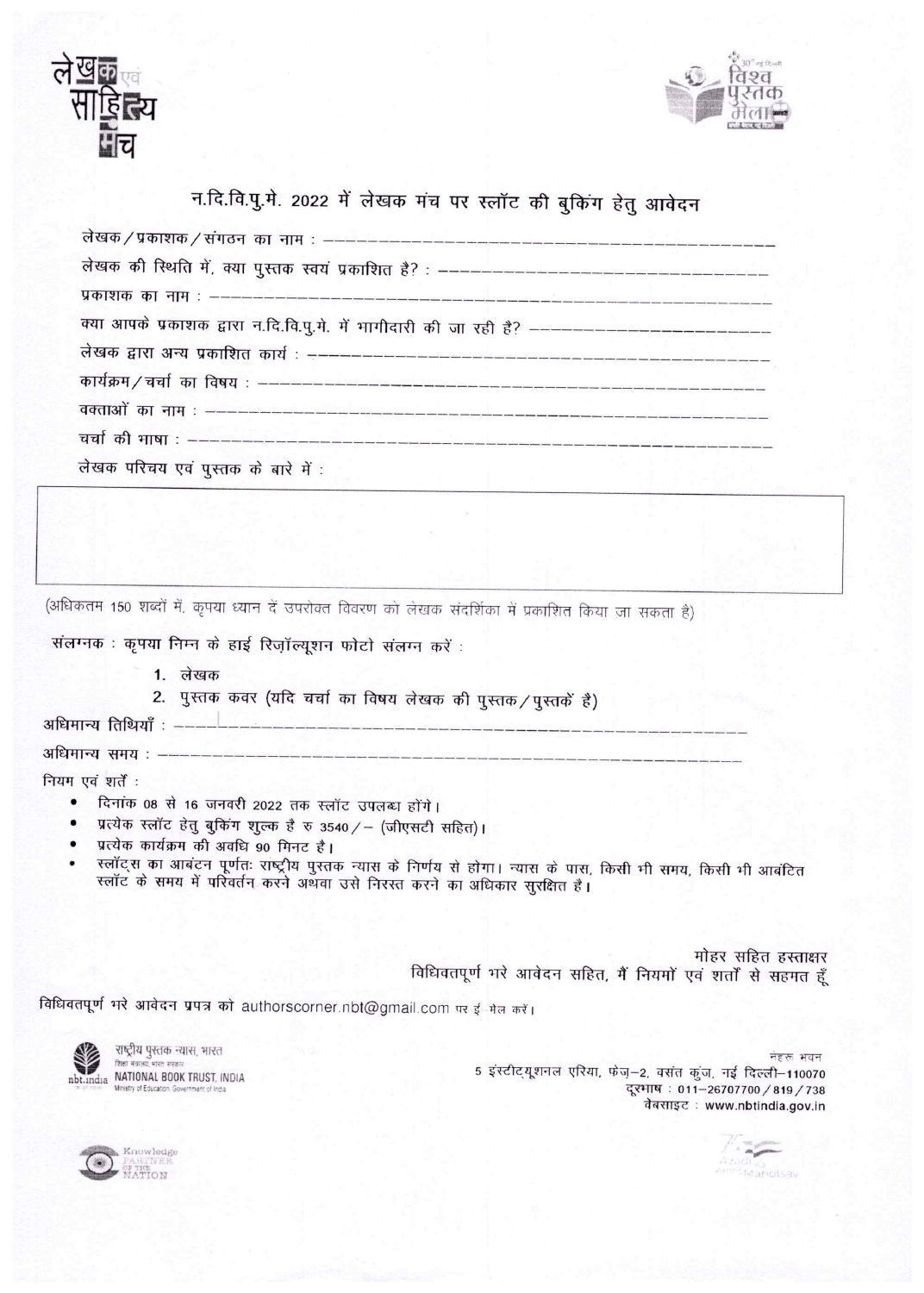## प्रिय प्रकाशक / लेखक

जैसा कि आपको विदित होगा राष्ट्रीय पुस्तक न्यास, भारत द्वारा नई दिल्ली विश्व पुस्तक मेले के 30वें संस्करण का आयोजन प्रगॉत मैदान, नई दिल्ली में दिनांक 8 से 16 जनवरी, 2022 तक किया जा रहा है।

राष्ट्रीय पुस्तक न्यास, भारत द्वारा हर वर्ष की भांति इस वर्ष भी मेले में 'लेखक मंच' से तैयार किया गया है, जहाँ लेखकों / प्रकाशकों / संगठनों को आगंतुकों व पाठकों के साथ परस्पर संवाद स्थापित करने, अपने अनुभव साझा करने तथा अपनी पुस्तक के बारे में बातचीत करने के अवसर प्रदान किए जाएँगे।

लेखक मंच-2022 में स्थान आरक्षित करने के लिए न्यास द्वारा आवेदन आमंत्रित किए जाते हैं। हिंदी भाषा हेतु लेखक मंच में नामांकन करवाने के लिए महत्वपूर्ण जानकारी निम्नानुसार है :

- 1. पुस्तक मेले में तैयार किए गए लेखक मंच पर हिंदी की पुस्तकों संबंधी कार्यक्रमों हेतु ही सत्र आरक्षित (बुक) किए जाएँगे।
- 2. पुस्तक संबंधी साहित्यिक गतिविधियाँ आयोजित करने हेतु लेखकों / न.दि.वि.पु.मे. 2022 के भागीदारों, सरकारी निकायों / साहित्यिक संगठनों / एजेंसियों / फेडरेशन हेत् बुकिंग उपलब्ध है।
- 3. प्रत्येक दिन हर सत्र की अवधि 90 मिनट रखी गई है। (प्रातः 11:30 से 1:00 बजे तक; अपराहन 2:00 – 3:30 बजे तक; सायं 4:00 से 5:30 बजे तक; तथा सायं 6.00 से 7:30 बजे तक)
- 4. दिनांक 8 जनवरी 2022 को प्रथम दो स्लॉट (प्रातः 11:30 से 1:00 बजे तक तथा अपराहन 2:00 – 3:30 बजे तक); तथा 16 जनवरी 2022 को अंतिम दो स्लॉट (सायं 4:00 से 5:30 बजे तक तथा सायं 6.00 से 7:30 बजे तक) बुकिंग के लिए उपलब्ध नहीं होंगे।
- 5. एक सत्र (स्लॉट) की बुकिंग के लिए रु 3000 / + रु 540 (जीएसटी) = रु 3540 / (रुपये तीन हज़ार पाँच सौ चालीस मात्र) का भुगतान करना होगा।
- 6. यदि प्रकाशक / लेखक की तरफ से स्लॉट / सत्र को रद्द किया जाता है तो धन वापसी के किसी भी दावे पर विचार नहीं किया जाएगा।
- 7. यदि कार्यक्रम में निर्धारित समय-सीमा से अधिक समय लिया जाता है तो संबंधित पार्टी 50 प्रतिशत अतिरिक्त भुगतान के लिए उत्तरदायी होगी।
- 8. न्यास को भुगतान राशि, डिमांड ड्राफ्ट /आरटीजीएस /ऑनलाइन माध्यम से नेशनल बुक ट्रस्ट, इंडिया के केनरा बैंक खाता संख्या : 3159101000021, आईएफएससी कोड : CNRB0003159, वसंत कुज, नई दिल्ली पर प्रेषित की जा सकती है।
- कार्यक्रमों की बुकिंग एनबीटी चयन समिति द्वारा पुष्टि के अधीन होगी। एनबीटी चयन समिति 9. द्वारा बुकिंग सुनिश्चित करने के पश्चात ही स्लॉट हेतु भुगतान किया जाए।
- 10. सत्र के दौरान जो सुविधाएँ उपलब्ध करवाई जाएँगी उनमें शामिल हैं पाँच कुर्सियाँ, दो